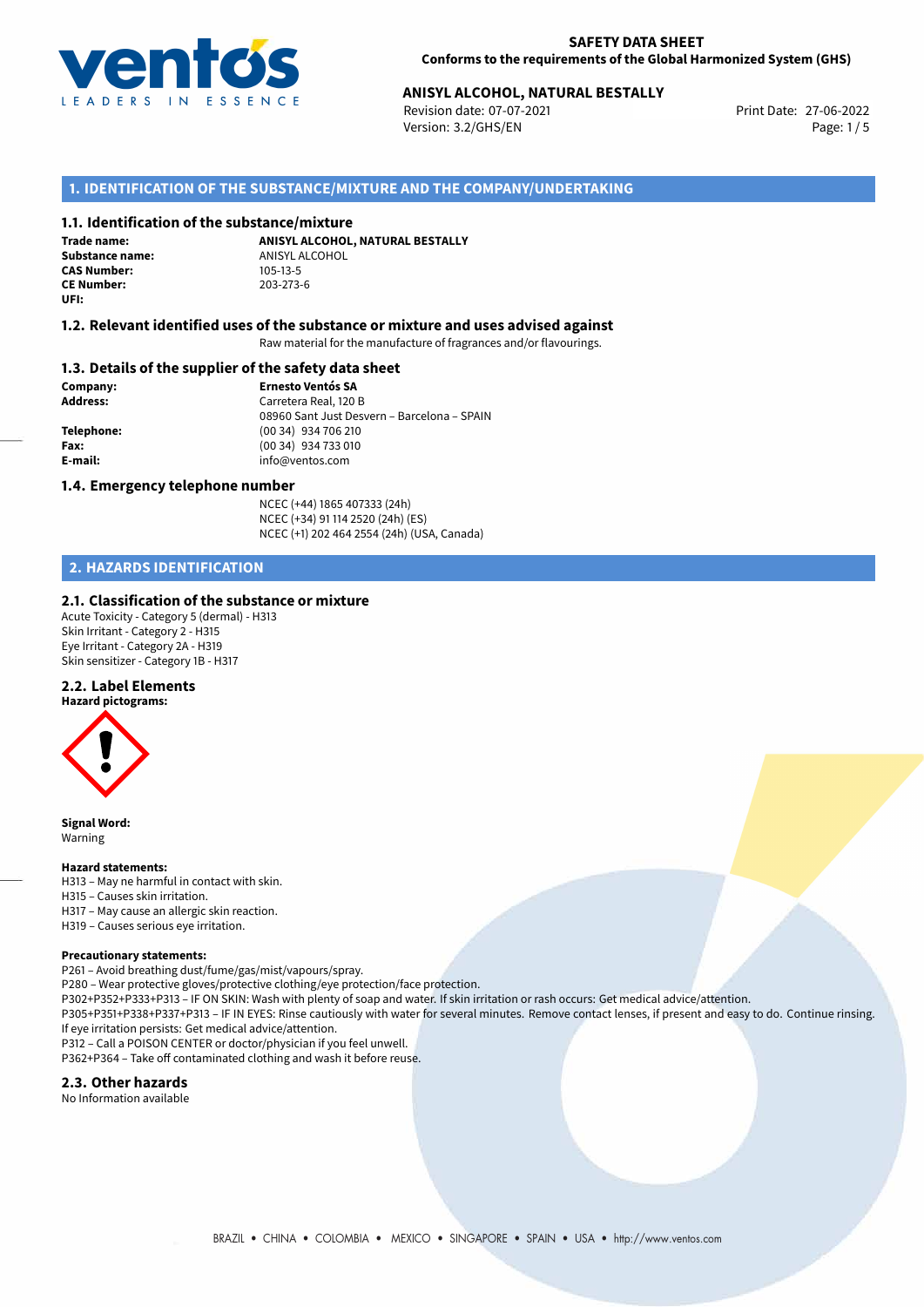

# **ANISYL ALCOHOL, NATURAL BESTALLY**<br>
Revision date: 07-07-2021<br>
Print Date: 27-06-2022

Revision date: 07-07-2021 Version: 3.2/GHS/EN Page: 2 / 5

# **3. COMPOSITION/INFORMATION ON INGREDIENTS**

# **3.1. Substances**

| Chemical name: | ANISYL ALCOHOL |
|----------------|----------------|
| CAS number:    | 105-13-5       |
| EC number:     | 203-273-6      |

#### **Hazardous constituents:**

| <b>Chemical Name</b> | % (w/w)   | CAS No<br><b>EC No</b> | <b>Classification according to GHS</b>                                                                                                                        |
|----------------------|-----------|------------------------|---------------------------------------------------------------------------------------------------------------------------------------------------------------|
| ANISYL ALCOHOL       | $\geq$ 50 | 105-13-5<br>203-273-6  | Acute Toxicity - Category 5 (dermal) - H313<br>Skin Irritant - Category 2 - H315<br>Eye Irritant - Category 2A - H319<br>Skin sensitizer - Category 1B - H317 |

[See the full text of the hazard statements in section 16.](#page-4-0)

# **3.2. Mixtures**

Not applicable.

# **4. FIRST-AID MEASURES**

# **4.1. Description of necessary first aid measures**

| Rinse mouth with water.                                                                                               |
|-----------------------------------------------------------------------------------------------------------------------|
| Obtain medical advice.                                                                                                |
| Keep at rest. Do not induce vomiting.                                                                                 |
| In case of contact with eyes, rinse immediately with plenty of water for at least 15 minutes and seek medical advice. |
| Remove person to fresh air and keep at rest.                                                                          |
| Seek immediate medical advice.                                                                                        |
| Take off immediately all contaminated clothing.                                                                       |
| Thoroughly wash affected skin with soap and water.                                                                    |
| Seek medical attention if symptoms persist.                                                                           |
|                                                                                                                       |

# **4.2. Most important symptoms and effects, both acute and delayed**

No information available.

#### **4.3. Indication of any immediate medical attention and special treatment needed** No information available.

**5. FIRE-FIGHTING MEASURES**

# **5.1. Extinguishing Media**

Water spray, carbon dioxide, dry chemical powder or appropriate foam. For safety reasons do not use full water jet.

## **5.2. Special hazards arising from the substance or mixture**

Known or Anticipated Hazardous Products of Combustion: Emits toxic fumes under fire conditions.

## **5.3. Advice for firefighters**

High temperatures can lead to high pressures inside closed containers. Avoid inhalation of vapors that are created. Use appropriate respiratory protection. Do not allow spillage of fire to be poured into drains or watercourses. Wear self-contained breathing apparatus and protective clothing.

# **6. ACCIDENTAL RELEASE MEASURES**

# **6.1. Personal precautions, protective equipment and emergency procedures**

Evacuate surronding areas. Ensure adequate ventilation. Keep unnecessary and unprotected personnel from entering. Do not breathe vapor/spray. Avoid contact with skin and eyes. Information regarding personal protective measures: see section 8.

#### **6.2. Environmental precautions**

To avoid possible contamination of the environment, do not discharge into any drains, surface waters or groundwaters.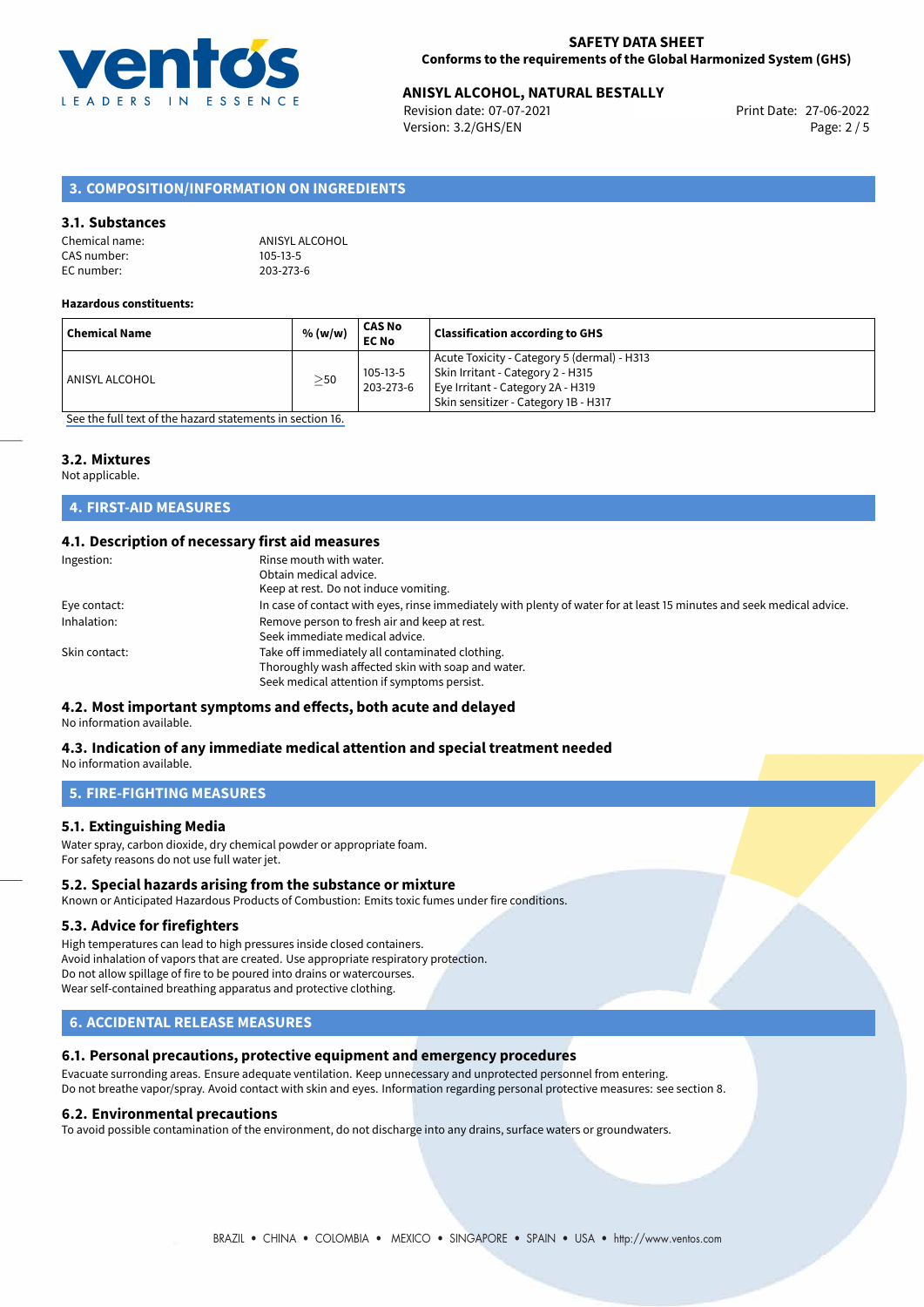

## **SAFETY DATA SHEET Conforms to the requirements of the Global Harmonized System (GHS)**

# **ANISYL ALCOHOL, NATURAL BESTALLY**<br>
Revision date: 07-07-2021<br>
Print Date: 27-06-2022

Revision date: 07-07-2021 Version: 3.2/GHS/EN Page: 3 / 5

# **6.3. Methods and materials for containment and cleaning up**

Cover with an inert, inorganic, non-combustible absorbent material (e.g. dry-lime, sand, soda ash). Place in covered containers using non-sparking tools and transport outdoors. Avoid open flames or sources of ignition (e.g. pilot lights on gas hot water heater). Ventilate area and wash spill site after material pickup is complete.

#### **6.4. Reference to other sections**

Information regarding exposure controls, personal protection and disposal considerations can be found in sections 8 and 13.

#### **7. HANDLING AND STORAGE**

#### **7.1. Precautions for safe handling**

Do not store or handle this material near food or drinking water. Do not smoke. Avoid contact with the eyes, skin and clothing. Wear protective clothing and use glasses. Observe the rules of safety and hygiene at work. Keep in the original container or an alternative made from a compatible material.

## **7.2. Conditions for safe storage, including any incompatibilities**

Store in tightly closed and preferably full containers in a cool, dry and ventilated area, protected from light. Keep away from sources of ignition (e.g. hot surfaces, sparks, flame and static discharges). Keep away from incompatible materials (see section 10).

#### **7.3. Specific end use(s)**

No information available.

## **8. EXPOSURE CONTROLS AND PERSONAL PROTECTION**

#### **8.1. Control parameters**

Components with occupational exposure limits: None known.

#### **8.2. Exposure controls**

Measures should be taken to prevent materials from being splashed into the body. Provide adequate ventilation, according to the conditions of use. Use a mechanical exhaust if required.

#### **8.3. Individual protection measures, such as personal protective equipment**

| Eye/Face protection:             | Chemical safety goggles are recommended. Wash contaminated goggles before reuse.                                                            |
|----------------------------------|---------------------------------------------------------------------------------------------------------------------------------------------|
| Hand Protection:                 | Chemical-resistant gloves are recommended. Wash contaminated gloves before reuse.                                                           |
| Body protection:                 | Personal protective equipment for the body should be selected based on the task being performed and the risks<br>involved.                  |
| Respiratory Protection:          | In case of insufficient ventilation, use suitable respiratory equipment.                                                                    |
| Environmental exposure controls: | Emissions from ventilation or process equipment should be checked to ensure they comply with environmental<br>protection legislation.       |
|                                  | In some cases, filters or engineering modifications to the process equipment will be necessary to reduce emissions to<br>acceptable levels. |

## **9. PHYSICAL AND CHEMICAL PROPERTIES**

## **9.1. Information on basic physical and chemical properties**

| Appearance:                         | Liquid/solid              |
|-------------------------------------|---------------------------|
| Colour:                             | Conforms to standard      |
| Odour:                              | Conforms to standard      |
| Odour theshold:                     | Not determined            |
| pH:                                 | Not determined            |
| Melting point/freezing point:       | $24 - 25$                 |
| Boling point/boiling range (°C):    | $258 - 260$               |
| Flash point:                        | 141 °C                    |
| Evaporation rate:                   | Not determined            |
| Flammability:                       | Not determined            |
| Lower flammability/Explosive limit: | Not determined            |
| Upper flammability/Explosive limit: | Not determined            |
| Vapour pressure:                    | Not determined            |
| Vapour Density:                     | Not determined            |
| Density:                            | Not determined            |
| Relative density:                   | Not determined            |
| Water solubility:                   | <b>INSOLUBLE IN WATER</b> |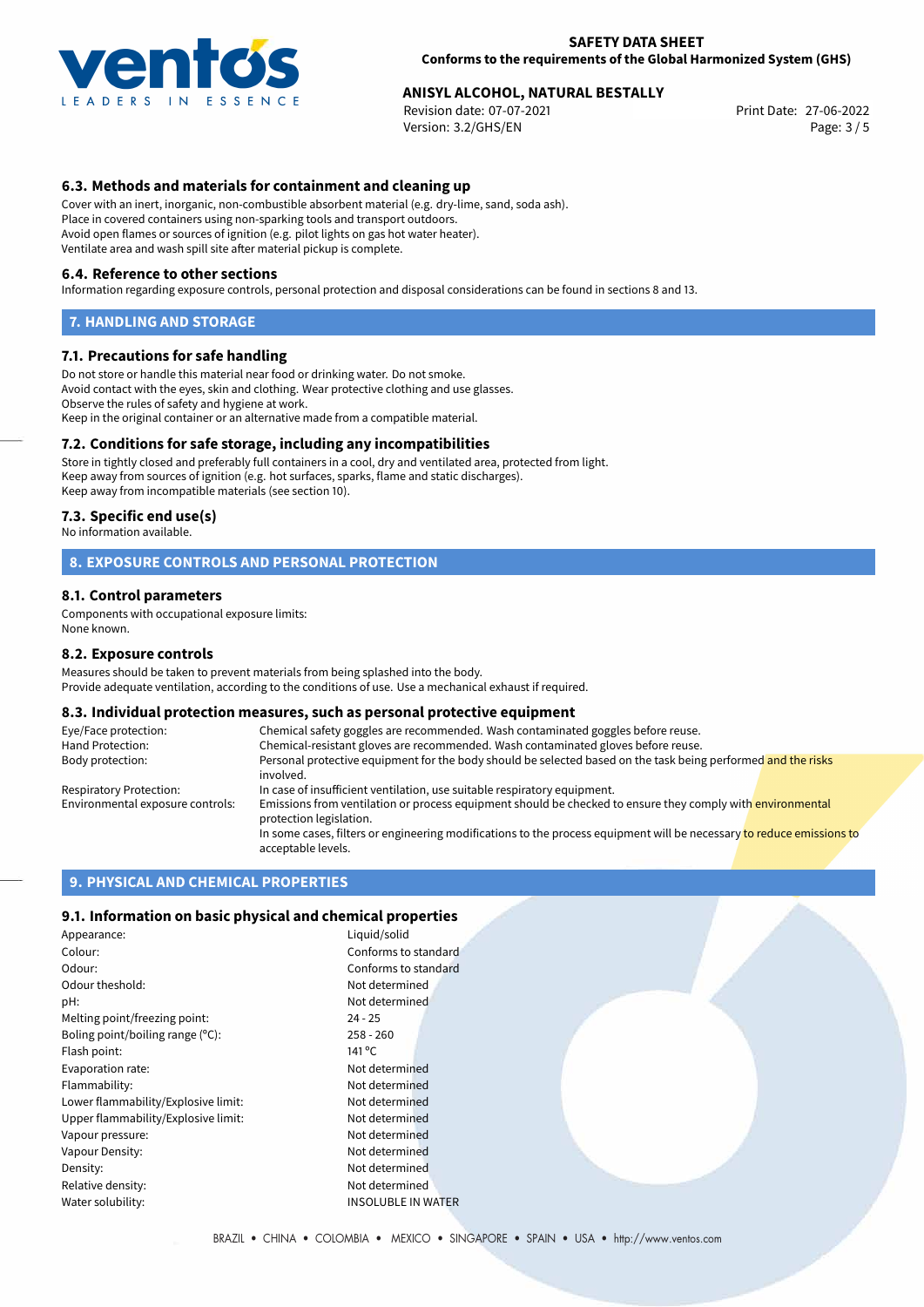

# 27-06-2022 **ANISYL ALCOHOL, NATURAL BESTALLY**

Revision date: 07-07-2021 Version: 3.2/GHS/EN Page: 4 / 5

- Solubility in other solvents: SOLUBLE IN ETHANOL Partition coefficient n-octanol/water: Not determined Auto-ignition temperature: Not determined Decomposition temperature: Not determined Viscosity, dynamic: Not determined Viscosity, kinematic: Not determined Explosive properties: Not determined Oxidising properties: NONE EXPECTED
	-

# **10. STABILITY AND REACTIVITY**

## **10.1. Reactivity**

No hazardous reactions if stored and handled as prescribed/indicated.

#### **10.2. Chemical stability**

The product is stable if stored and handled as prescribed/indicated.

## **10.3. Possibility of hazardous reactions**

No hazardous reactions if stored and handled as prescribed/indicated.

#### **10.4. Conditions to Avoid**

Conditions to Avoid: Excessive heat, flame or other ignition sources.

## **10.5. Incompatible materials**

Avoid contact with strong acids and bases and oxidizing agents.

#### **10.6. Hazardous decomposition products**

During combustion may form carbon monoxide and unidentified organic compounds.

# **11. TOXICOLOGICAL INFORMATION**

| <b>Acute toxicity</b>             | May ne harmful in contact with skin.                                      |  |
|-----------------------------------|---------------------------------------------------------------------------|--|
| <b>Skin corrosion/irritation</b>  | Causes skin irritation.                                                   |  |
| Serious eye damage/irritation     | Causes serious eye irritation.                                            |  |
| Respiratory or skin sensitisation | May cause an allergic skin reaction.                                      |  |
| Germ cell mutagenicity            | Based on the data available, the criteria for classification are not met. |  |
| <b>Carcinogenicity</b>            | Based on the data available, the criteria for classification are not met. |  |
| Reproductive toxicity             | Based on the data available, the criteria for classification are not met. |  |
| STOT-single exposure              | Based on the data available, the criteria for classification are not met. |  |
| <b>STOT-repeated exposure</b>     | Based on the data available, the criteria for classification are not met. |  |
| Aspiration hazard                 | Based on the data available, the criteria for classification are not met. |  |

# **12. ECOLOGICAL INFORMATION**

## **12.1. Toxicity**

**Assessment:**

Based on the data available, the criteria for classification are not met. **Experimental/calculated data:** No information available.

# **12.2. Degradability**

No information available.

# **12.3. Bioaccumulative potential**

No information available.

# **12.4. Soil mobility**

No information available.

# **12.5. Other adverse effects**

See also sections 6, 7, 13 and 15 Do not allow to get into waste water or waterways.